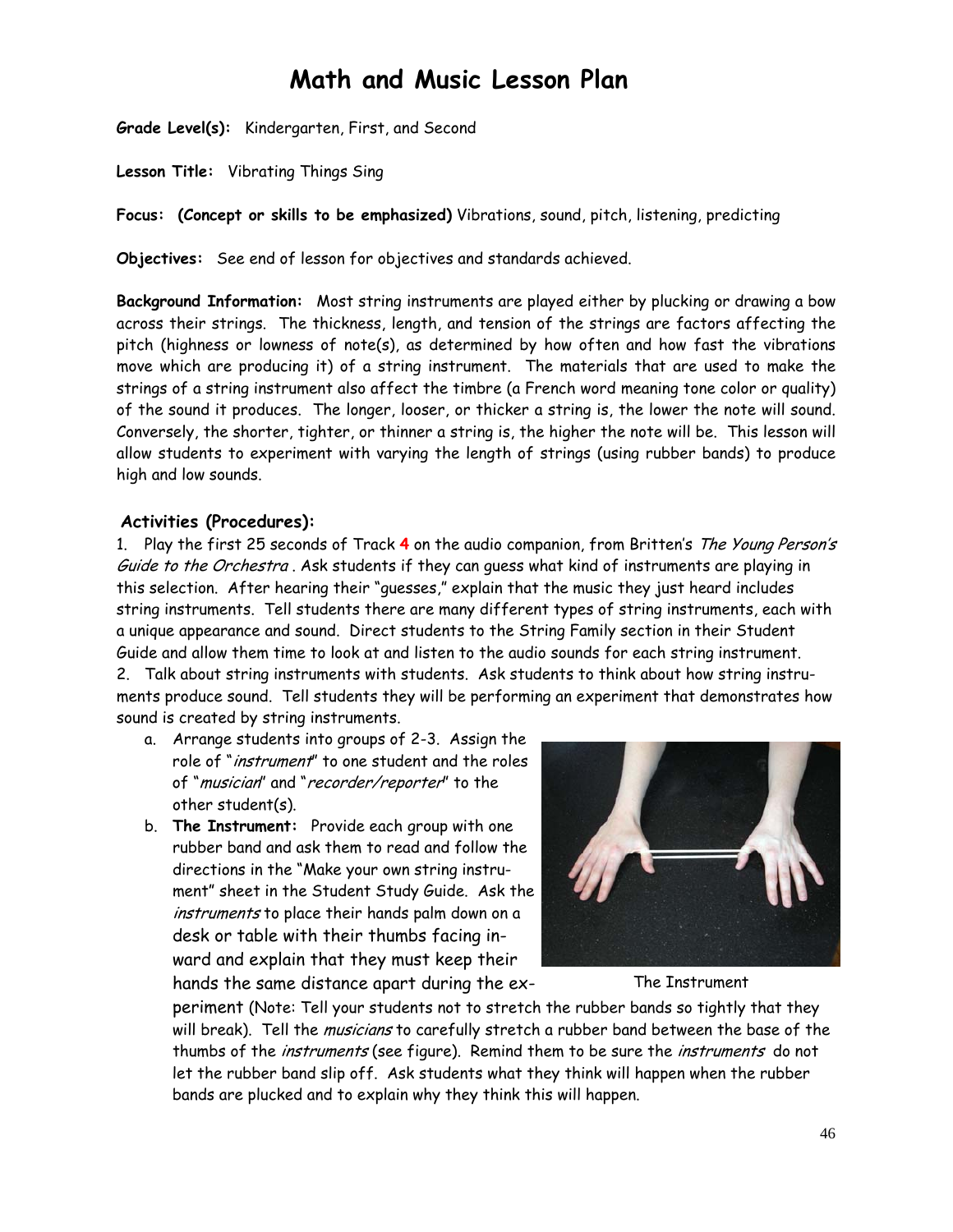- c. Direct the musicians to pluck the rubber band and then have the recorder/reporter write down what they heard and saw. As a whole group, discuss what happened. Ask students why they think this happened.
- d. Explain that the students will now have a chance to experiment with changing the pitch of their "instruments." Demonstrate pressing down at different points along the rubber band (see figure below). Explain that each group will have the opportunity to experiment with pressing on the rubber bands after they have made a prediction about how this might change the sound produced when the rubber band is plucked. Ask each group to discuss what will happen and have the recorder/reporter write their predictions. Tell the recorder/reporter from each group to report their group's predictions to the class.
- e. Allow students enough time to experiment with pressing on different points along the rubber band. Direct the *recorder/reporter* from each group to record their observations. Return to a full group discussion and ask the *recorder/reporter* to talk about what they observed.



Changing Pitch and Plucking Rubber Band (Note: Students can use one hand to press on the rubber band and the other to pluck the rubber band)

- 3. Direct students to gather around the teacher to closely watch a stretched rubber band as it is plucked. Ask them to describe what they see (it vibrates). Ask students if they notice anything about the vibrations and the sound (sound is only produced while the rubber band is vibrating). Explain that sound is created when something vibrates. Tell students that all noises, including their voices and musical instruments, are caused by vibrations. Explain that many of the sounds produced by an orchestra, such as the sound of the drums, can be felt, and that what they are feeling is actually the vibrations the instruments are producing as sound waves travel though the air.
- 4. Explain that the sound made by a string instrument is affected by the thickness of the string, how tightly the string is stretched, and the length of the string. Explain that in the previous experiment students were changing the length of the part of the "string" allowed to vibrate. When the length of the string allowed to vibrate is shortened, the pitch goes up, and when it is lengthened, the pitch goes down. Explain that this is the same thing that string instrument musicians do when they press on the strings on the fingerboard of their instruments.

## **Extensions:**

1. Using a string instrument, demonstrate how the pitch of a note changes when someone presses on the string while it is plucked. Allow students to look closely at the thickness of the strings and demonstrate how this influences the pitch of each note. Adjust the tension on each string by tightening and loosening each string by turning the tuning pegs of the instrument and demonstrate how this affects the pitch of each note. Be aware that this will require the instrument to be re-tuned, so only do this if you know how to re-tune the instrument or if the person who loaned the instrument to you realizes they will need to re-tune their instrument.

2. Ask students to explain why they think length, tension, and thickness of a string affects its pitch when plucked or bowed.